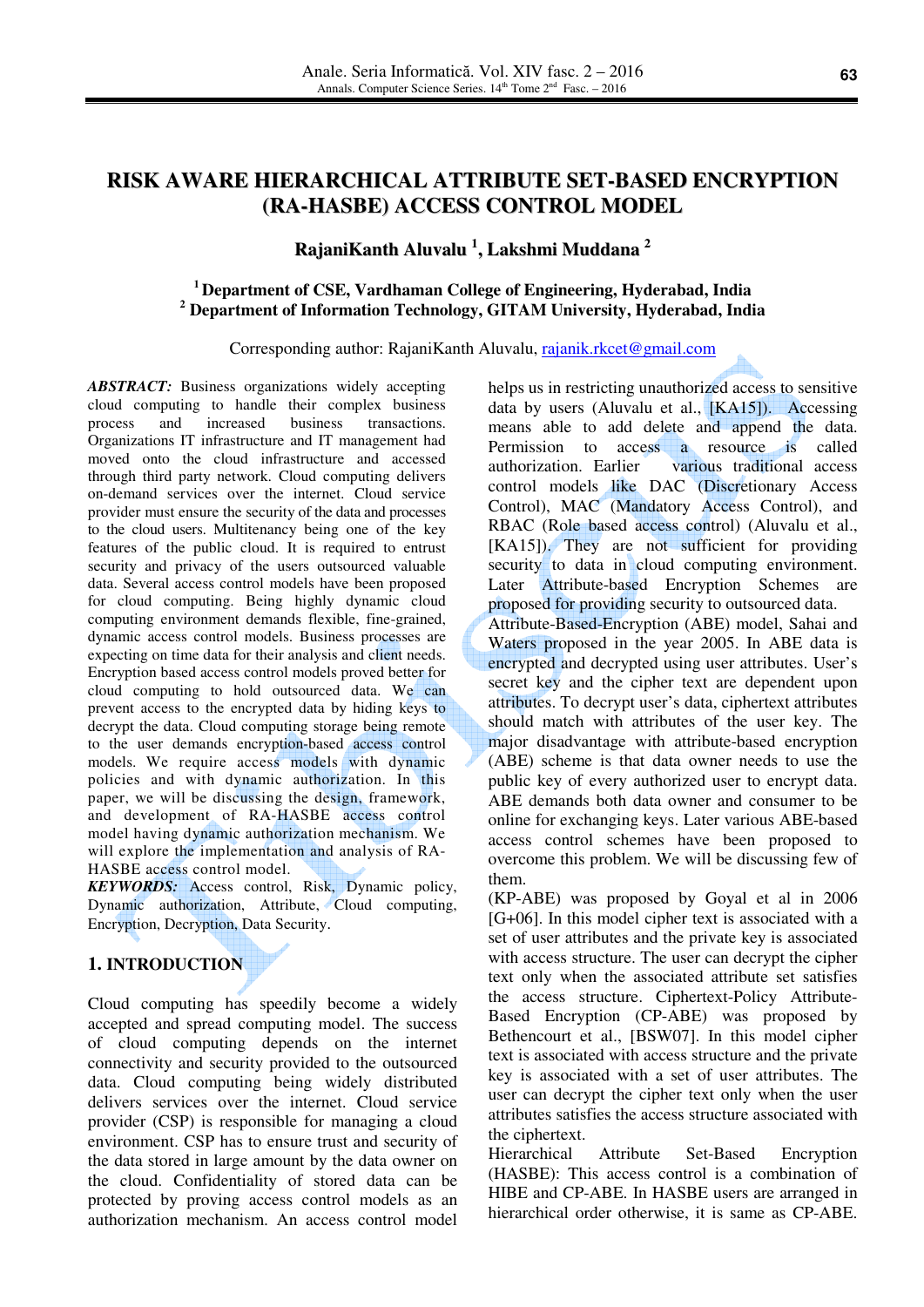User hierarchical order is based on their roles and designations. Higher order roles overlap lower order roles (Kamliya et al., [KA15]).

The root master will be on the top followed by domain masters. Domain masters consist of user sets. Access control model is highly scalable because of its hierarchical structure. Like CP-ABE and KP-ABE also stores data in encrypted format on the untrusted server. However still, HASBE suffered from various drawbacks like handling compound attributes, lack of flexibility in the authorization, lack of efficient key management mechanism.

HASBE (Hierarchical Attribute Set-Based Encryption) is extended for supporting sub-domain level hierarchy. The extended model supports secure key distribution to access the files that are stored on cloud-based on roles. In the extended model, it is not required for the data owner to be always online. Key distribution will be handled by trusted authority (TA) (always online) in the more secure way. Data owner will share keys and specific role based policy with trusted authority. TA will distribute keys to data consumers on request if they satisfy the data owner's predefined policy. HASBE will maintain user-level domain hierarchy using user attributes. Creating subdomains within user domains will improve the system performance.

We can reduce the burden of handling increasing user requests on domains by creating sub-domains. This makes HASBE system highly scalable in terms of increased user registrations.

## **2. EXISTING SYSTEM**

As mentioned in the below Fig. 1 HASBE access control model holds the following major functionalities: Trusted authority, Domain Authority, Data Owner, Data Consumer. The user stores data on the cloud in encrypted form. Data consumer by satisfying the access policy using his attributes can access and decrypt the data using the private key provided. This mechanism helps us in keeping the data confidential.

As shown in figure 1 higher level authority will authorize lower level authorities. The biggest issue with cloud computing is a loss of data ownership. To secure the confidential data from unauthorized access data owner will store the data in encrypted form on cloud and will generate a secret key for each individual file.Data consumer upon request will get the take that key from domain authority/trusted authority, by using which data consumer will decrypt the data. The entire hierarchy of the system is as shown in figure 1.



The user has to register with the system by using his user attributes. Once the user submits his request the higher authority will approve user and will provide key to be used by the user at the time of login. Now the registered user can store data on the cloud in encrypted form and will define access policy. The user can access and decrypt the data stored on the cloud by satisfying the access the policy defined by the data owner. In the absence of a lower level user, the higher level user can access lower level user data by using master key and is responsible for all work related to lower authority.

In the existing model, if the higher level authority is not available, the complete organization work will be kept on hold waiting for the permissions. Higher authority will have access to privileges of lower level employees, whereas vice versa is not allowed. At times lower level authorities have to perform the roles of higher level in their absence to smoothly complete business transactions.

Here:  $D = \{D1, D2, D3, D4\}$ Where, D is Cloud D1 is CEO. D2 is General Manager. D3 is the list of managers. D4 is the list of employees.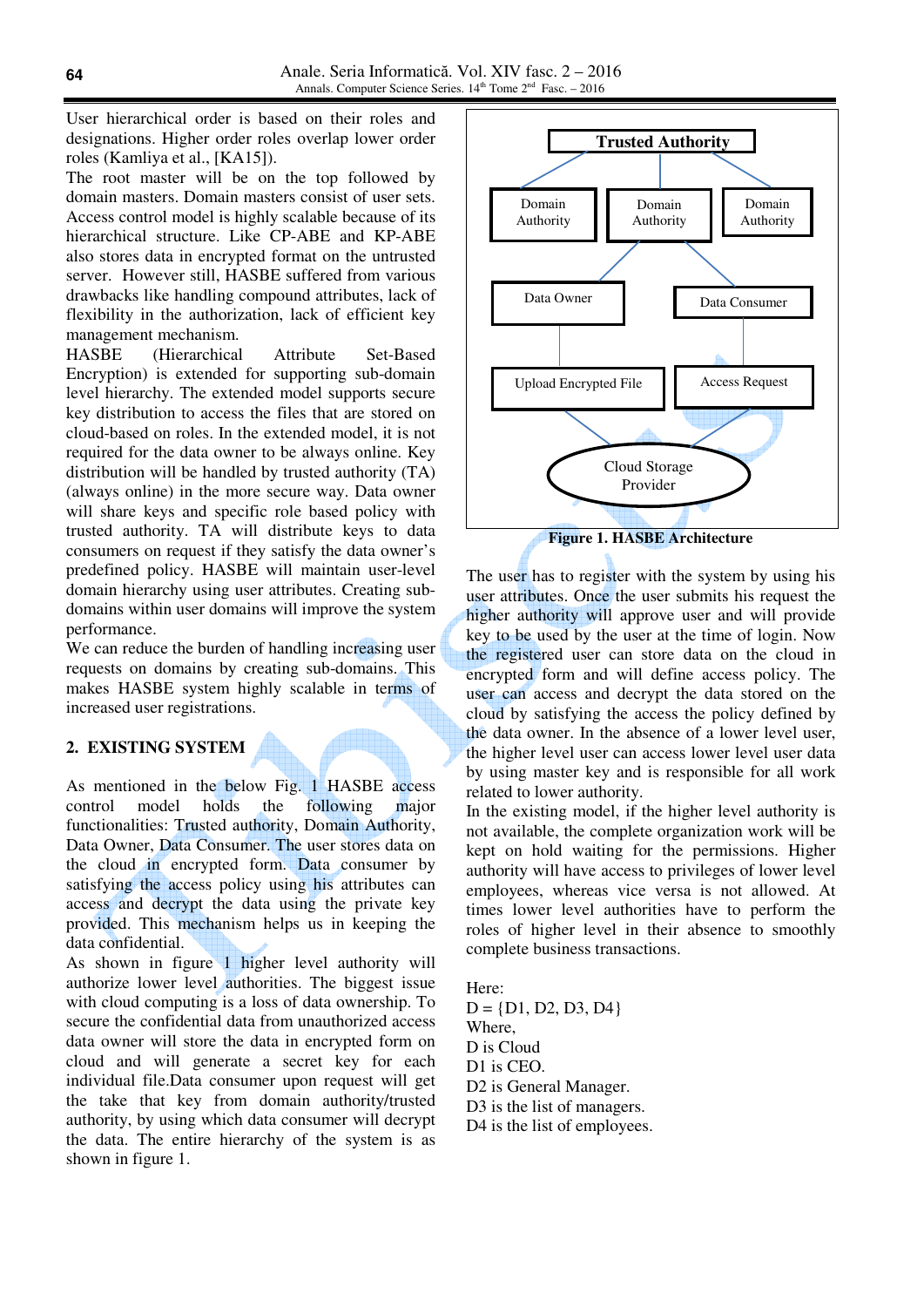

**Figure 2. Domain Hierarchy (Kamliya et al., [KA15])**

#### **3. PROBLEM DEFINITION**

Cloud's dynamic nature and organizational on demand work requires a Risk-aware role based flexible access control models with encryption. Data owners are facing a serious threat from unauthorized access of their confidential data; even sometimes due to lack of physical control and efficient security mechanisms on outsourced data they are missing their data. Access control mechanism with efficient access control models has to overcome the said security threat. The organizational demand of completing transactions on time requires low-level employees performing responsibilities of the higher authorities in their absence. However, traditional access control mechanisms are based on static policies which make them too rigid to handle the complex situations.

The data owner defines a privacy policy for every data file stored in the cloud. He wants to prevent the unauthorized access to his file and holds the access control on his file with himself, without relying on CSP. The major features of our proposed model include:

- *Fine-grained access control:* Different users are permitted to read different sets of data based on satisfying data owner access policy.
- User revocation: model allows us for revoking User's access privileges to restrict from future access of data.
- *Flexible policy specification*: Model allows us to create complex access policies in a flexible manner.
- *Scalability:* Model should handle increased number of users and efficiently handle user management, storage, and Key management.
- *Dynamic access*: to ensure that users on emergency are allowed to access restricted files through risk computation.
- *Privacy-preserving:* The system should ensure that user's data privacy is maintained, even for TPA.

We addressed the above issues by allowing data owner to encrypt the data and define access policies. We have developed a mechanism using user attributes to evaluate the risk of allowing access to user failed to satisfy the access policy defined by the data owner to make the system more dynamic. Data owner is allowed to perform the computation tasks with fine- grained data access control on data stored on remote servers like a cloud (Zissis et al., [ZL12]). We named our model as Risk-aware access control model (RA-HASBE). It is a combination of HASBE and RAAC access control models. HASBE is an extended access control model from CP-ASBE providing a hierarchical set of users providing scalable, flexible and fine-grained access control (Bijon et al ., [BKS13]).

## **4. IMPLEMENTATION MODEL**

Implementation of the proposed work is done in two major steps

1. Developing strategy for Risk calculation and designing risk engine,

2. Integrating Risk engine with Enhanced HASBE. The architecture of implemented model is given below.

*Major Functionalities of proposed Scheme:* 

System Setup, TA Grant, DA Grant, New Domain Administrator/User Grant, Risk Engine setup, New File Creation.

## **Part A: Risk-aware access control model:**

Anywhere computing demands sharing of information in dynamic computing environments using the third party network with user hierarchies vice versa to complete the business transactions on time. This had created a requirement for risk-aware access control systems will help us to share information securely among authorized users by assessing the risk (Kamliya et al., [KA15]).

All such dynamic business models outsourced their data on cloud servers. The standard access control models (Role based, attribute based) are suitable to operate in the stable environment and do not evaluate the risk of allowing access to the data. Risk-aware access control models differ from the other access control models discussed; 'Risk' is the key metric, considered for taking decisions on data sharing (Sood, [Soo12]; Bijon et al., [BKD13]; Diep et al., [D+07]).

The major objective of risk-aware access control (RAAC) systems is to provide a mechanism that can manage the trade-off between the risks of permitting unauthorized access (Data and files of higher level employees) with the cost of denying access for not satisfying the access policy and the inability to access resources may have profound consequences (Kandala et all., [KSB11]).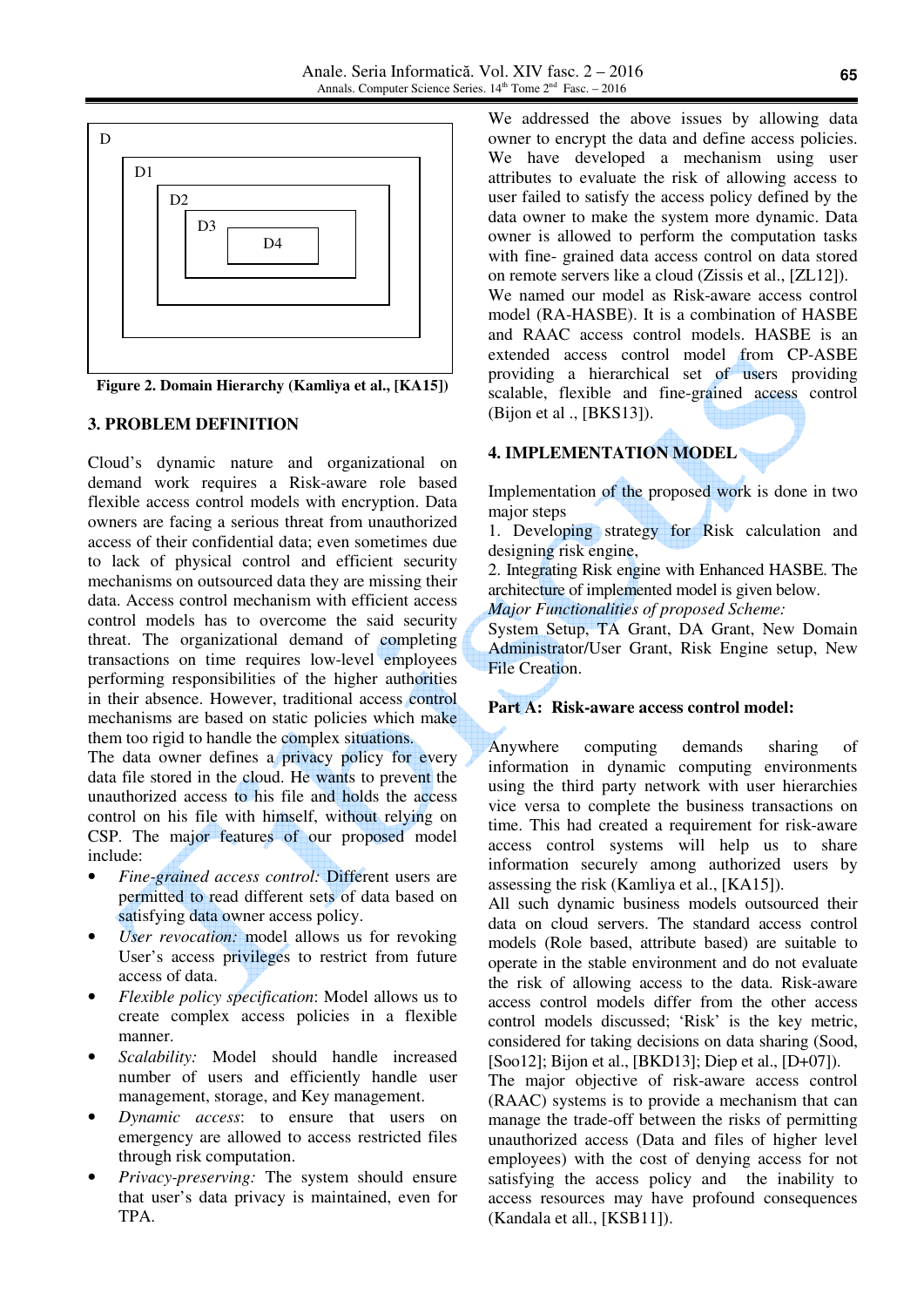

Figure 3 represents the difference between our proposed model and traditional model. Generally, in role based access control models, employees in the higher hierarchy are able to access the data of lower hierarchy employees. The beauty of our system is it also allows employees in the lower hierarchy to access the data of employees in higher hierarchy temporarily. This approach is particularly useful to take access control decisions dynamically in an emergency situation (Molloy et al., [M+12]). An employee can get the privileges of accessing the data for the session by assessing the risk.

Figure 4 represents risk assessment process in our scheme. When the user fails to satisfy the access policy to access file. He can request Risk engine for access, upon receiving request risk engine will assess the user attributes (Cheng et al.,  $[C+07]$ ; Ni et al., [NBL10]).

- $X = set of attributes that satisfy the user policy$
- $Y = set of attributes that do not satisfy user policy.$

 $P = Primary$  attribute specified by the user during defining policy.

The user will be granted access by risk engine if  $P=$ true AND  $X > Y$ . i.e requested user attributes satisfy primary attribute and number of attributes that satisfy policy are more than attributes that do not satisfy the policy. Otherwise, grant request denied (Chen et al., [CGN13]).

#### **PartB: Hierarchical attribute set based encryption (HASBE) Access control Model:**

We have integrated risk engine with HASBE. Figure-5 represents proposed RA-HASBE architecture. The security of HASBE is equally proved with CP-ASBE. HASBE varies from CP-ASBE in the hierarchical structure of users.

Data consumer will request domain authority/trusted authority for file access. If data consumer fails to satisfy user-defined access policy, access to the file will be denied. In an emergency, the user can send a request to risk engine. Upon receiving request risk engine will assess the requested user and will grant access if he//she satisfy the risk strategy, otherwise denied. RA-HASBE is very much dynamic in terms of granting access.



**Figure 4: Risk Assessment Process**

#### **5. RESULTS**

We will first evaluate the computation complexity for the system setup and then evaluate each critical functionality of RA-HASBE.

**System Setup: -** Time taken for the system setup is linearly proportional to the number of attributes. Increased attributes will increase the time taken for system setup. The setup operation completes in a fixed time. The computation complexity of Setup operation is O(1).

**Top-Level Domain Authority Grant:-** Here TA (Trusted Authority) will create a new user or domain authority. The MK("Master Key") of a DA("Domain Authority") is in the form of MKi= ("A,D,  $D_{ii}$ ,  $D_{ii}$  for all  $a_{ij}$  belongs to A,  $E_i$  for  $A_i$  belongs to A") where "A" is a key structure allied with a "New Domain authority", Ai is the set of A . Let N be the number of attributes in A, and M be the number of groups in A. Two exponentiations for each attribute in "A" and one exponentiation for each group in A are required for the computation of  $MK_i$ . The computation intricacy of "Top-Level Domain Authority" grant operation is O (2N+M).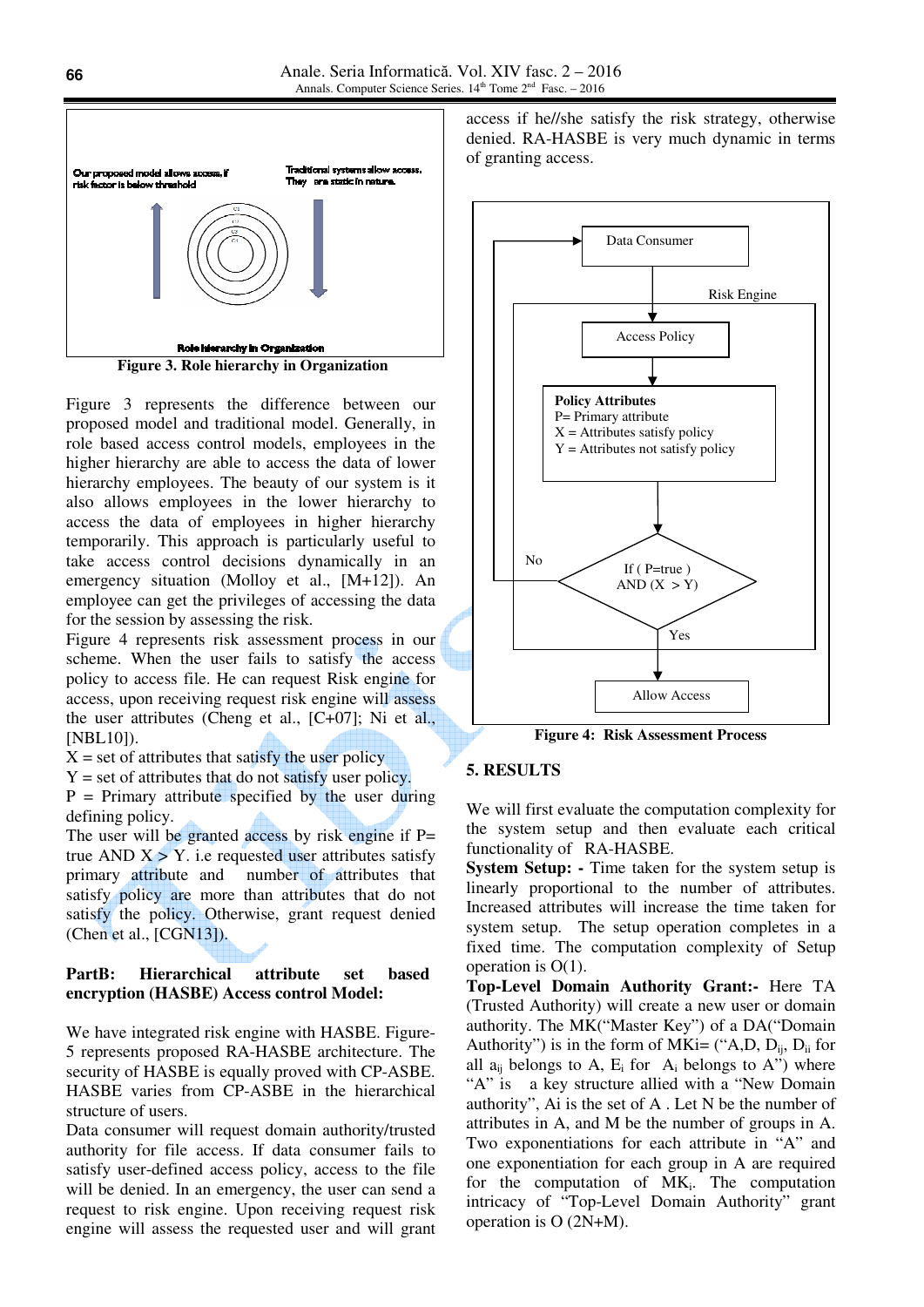

**Figure 5. RA-HASBE Architecture** 

**Sub-Domain Creation: -** Similar to DA, process is executed by the TA and the MK of sub-domain is in the form of MKi= ("A, D,  $D_{ii}$ ,  $D_{ii}$ , for  $a_{ii}$  belongs to A,  $E_i$  for  $A_i$  belongs to A") where "A" is a key structure allied with a "New Domain authority", Ai represents the set of A. Sub-domain creation do not increase any kind of complexity.sub domain uses the same keys generated by top level domain hierarchy. We will be clustering the users of the domain within the subdomain. Keys are allocated to only parent's domain. Hence computation complexity of Sub domain authority is  $O(2N+M)$ .

**New User/Domain Authority Grant:-** New user will be associated with sub-domain and top level domain authority. A new user has to provide his values for the attributes defined by the domain authority for registration. With the new user registration, the keys are required to be rerandomized, the computation complexity is O (2N+M). Where N is the number of attributes in the set of the new user or domain authority, and M is the number of sets in A.

**New File storing:** - The user needs to encrypt data file using the Blowfish algorithm during file creation.

The size of the data file affects the time taken by blowfish algorithm to encrypt. Blowfish uses two exponentiations for encryption, for every foliage lump in T and one exponentiation for every interpreting lump in T. The Computation Complexity of new file storing is (" $2|Y|+|X|$ "). The below table 1 summarizes the computational complexity of the enhanced HASBE with existing model.

| назве                  |                 |              |  |  |  |  |
|------------------------|-----------------|--------------|--|--|--|--|
| <b>Operations</b>      | <b>RA-HASBE</b> | <b>HASBE</b> |  |  |  |  |
| System setup           | O(1)            | O( Y )       |  |  |  |  |
| Top-Level-DA           | $O(2N+M)$       | <b>NA</b>    |  |  |  |  |
| Grant                  |                 |              |  |  |  |  |
| User/DA Grant          | $O(2N+M)$       | O( Y )       |  |  |  |  |
| Sub-Domain             | $O(2N+M)$       | <b>NA</b>    |  |  |  |  |
| Grant                  |                 |              |  |  |  |  |
| User sets              | O(1)            | <b>NA</b>    |  |  |  |  |
| <b>File Creation</b>   | $O(2 Y + X )$   | O( 1 )       |  |  |  |  |
| <b>File Deletion</b>   | O(1)            | O(1)         |  |  |  |  |
| <b>User Revocation</b> | O(1)            | O(1)         |  |  |  |  |
| <b>Risk Engine</b>     | O(1)            | NA           |  |  |  |  |
|                        |                 |              |  |  |  |  |

**Table 1. Computation Complexity of RA-HASBE and HASBE** 

**User Revocation:** Domain authority will perform user revocation. This operation requires fixed amount of time and the time complexity of this process is  $O(1)$ . RA-HASBE grants permission to access files by the user when the risk factor is below threshold else the access grant is denied. Below table summarizes the functionality of RA-HASBE.

| Table 2. RA-HASBE Comparison with existing system |  |  |  |  |  |  |  |  |  |  |  |
|---------------------------------------------------|--|--|--|--|--|--|--|--|--|--|--|
|---------------------------------------------------|--|--|--|--|--|--|--|--|--|--|--|

| <b>Operations</b>    | <b>RA-HASBE</b> | <b>HASBE</b> |
|----------------------|-----------------|--------------|
| Access grant to file | Access          | Access not   |
| with risk factor     | granted         | granted      |
| below threshold      |                 |              |
| Access grant to file | Access not      | Access not   |
| with risk factor     | Granted         | granted      |
| above threshold      |                 |              |

Table 3 shows the experimental results of HASBE and RA-HASBE. The first row in the table shows with the same set of attribute values data consumer is able to get access to data using RA-HASBE ensuring the security of data, whereas access request is denied in HASBE model. This proves RA-HASBE is dynamic in nature.

| Tabic 9. EADCHIIRIItal Combarison        |                                           |        |                       |  |  |  |  |
|------------------------------------------|-------------------------------------------|--------|-----------------------|--|--|--|--|
| <b>Access policy</b>                     | Data Consumer attributes                  |        | <b>HASBE RA-HASBE</b> |  |  |  |  |
| Deptid= prodn AND loc=surat AND          | Deptid=prodn AND $loc = \text{surat AND}$ | Access | Access                |  |  |  |  |
| designation=manager.Prime Attrib=Dept id | Designation=clerk                         | denied | granted               |  |  |  |  |
| Deptid= prod AND loc=surat AND           | Deptid= $mktng AND loc = surat AND$       | Access | Access                |  |  |  |  |
| designation=manager.Prime Attrib=Dept id | designation=manager                       | denied | denied                |  |  |  |  |
| Deptid= prod AND loc=surat AND           | Deptid=prodn AND loc=mumbai AND           | Access | Access                |  |  |  |  |
| designation=manager.Prime Attrib=Dept id | designation=clerk                         | denied | denied                |  |  |  |  |

**Table 3. Experimental Comparison**